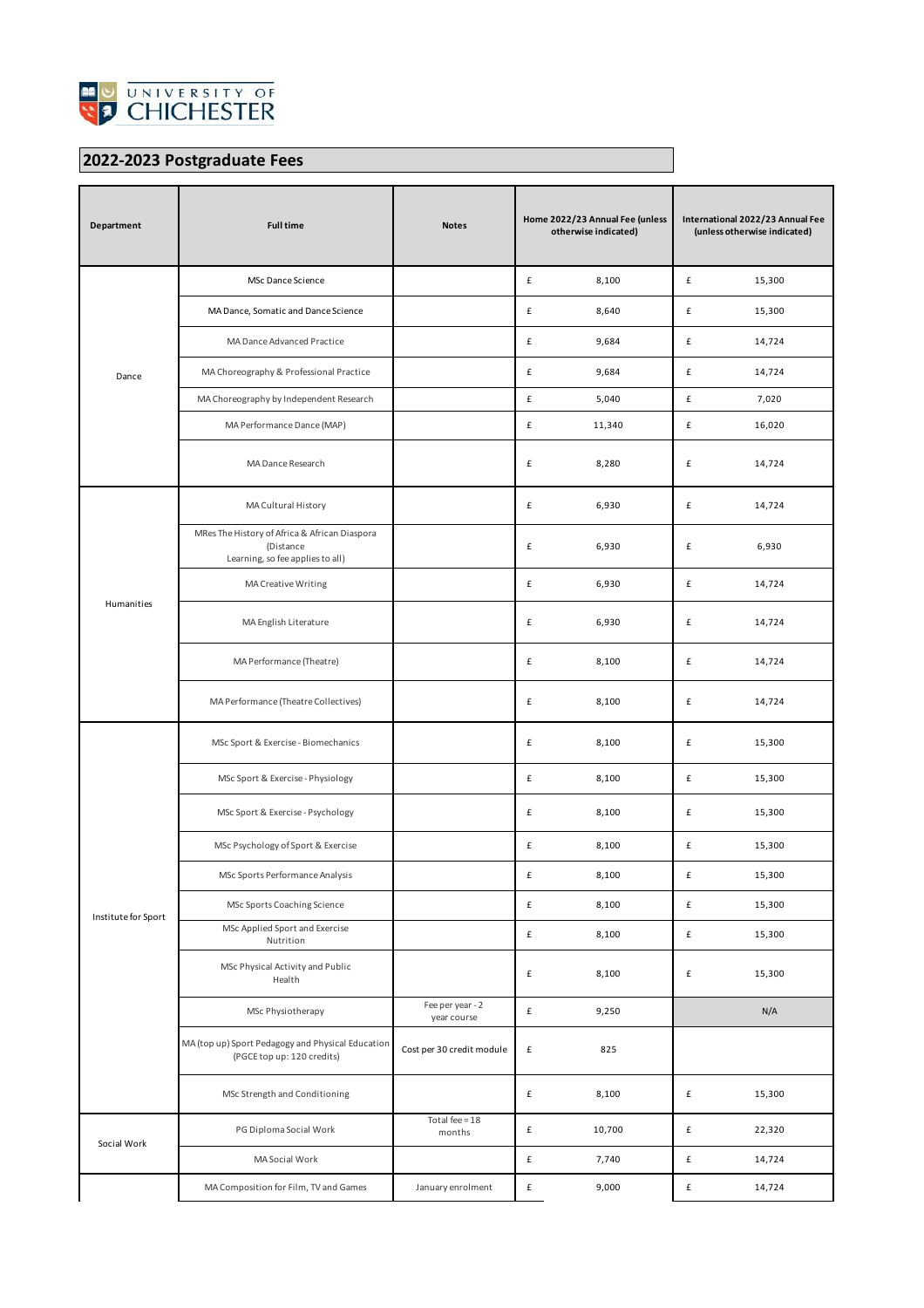

## **2022-2023 Postgraduate Fees**

| Department                                           | <b>Full time</b>                                        | <b>Notes</b>           | Home 2022/23 Annual Fee (unless<br>otherwise indicated) |        | International 2022/23 Annual Fee<br>(unless otherwise indicated) |        |
|------------------------------------------------------|---------------------------------------------------------|------------------------|---------------------------------------------------------|--------|------------------------------------------------------------------|--------|
| Creative Industries                                  | MA Film Production                                      | January enrolment      | £                                                       | 9,000  | £                                                                | 14,724 |
|                                                      | MA Screen Acting                                        | January enrolment      | £                                                       | 9,000  | £                                                                | 14,724 |
| Engineering,<br>Computing and Design                 | MSc Data Science & Analytics                            |                        | £                                                       | 9,000  | $\pmb{\mathsf{f}}$                                               | 15,300 |
|                                                      | MSc Engineering Management                              |                        | £                                                       | 9,000  | £                                                                | 15,300 |
|                                                      | MSc Computer Science                                    |                        | £                                                       | 9,000  | $\pmb{\mathsf{f}}$                                               | 15,300 |
|                                                      | <b>MSc Digital Marketing</b>                            |                        | $\pmb{\mathtt{f}}$                                      | 9,000  | $\pmb{\mathsf{f}}$                                               | 15,300 |
|                                                      | <b>MSc International Business</b>                       | January enrolment      | £                                                       | 9,000  | £                                                                | 15,300 |
| <b>Business School</b>                               | MSc International Business and Finance                  | January enrolment      | £                                                       | 9,000  | £                                                                | 15,300 |
|                                                      | MA Leadership and Management                            |                        | £                                                       | 9,000  |                                                                  | N/A    |
|                                                      | <b>MBA</b>                                              | Cost for entire course | £                                                       | 14,400 |                                                                  | N/A    |
| Education                                            | PGCE                                                    | (UG) £1,000 bursary    | £                                                       | 9,250  | $\pmb{\mathsf{f}}$                                               | 14,500 |
|                                                      | School's Direct                                         | (UG)                   | £                                                       | 9,250  |                                                                  | N/A    |
| Psychology                                           | Msc Health Psychology                                   |                        | £                                                       | 9,250  | £                                                                | 15,300 |
|                                                      | MA Music Performance                                    |                        | £                                                       | 10,260 | £                                                                | 14,724 |
|                                                      | MA Music Performance (Distance Learning) 120<br>credits |                        | £                                                       | 6,840  | £                                                                | 10,056 |
| Conservatoire                                        | MA Music Teaching                                       |                        | £                                                       | 10,260 | £                                                                | 14,724 |
|                                                      | <b>PGCert Performance</b>                               |                        | $\pmb{\mathrm{f}}$                                      | 3,600  | £                                                                | 5,940  |
|                                                      | Advanced Performance                                    | Non credit bearing     | £                                                       | 3,420  | £                                                                | 5,760  |
| Postgraduate<br>Research (i.e. PhD and<br>MPhil etc) | MPhil / PhD All Subjects                                |                        | £                                                       | 4,653  | £                                                                | 14,508 |
|                                                      | MPhil / PhD Nominal Registration (Writing Up Fee)       |                        | £                                                       | 360    | £                                                                | 520    |
|                                                      | ProfDoc/DProf (540 total credits over 3 years)          | Total fee              | £                                                       | 15,300 | £                                                                | 15,300 |

## **Part Time:**

For part time study you will receive an invoice per module when you register on each module. The fees are calculated on a pro-rata basis so that both a full time and part time students will ultimately be paying the same fees.

We also offer postgraduate students the ability of spreading the cost of tuition by paying in recurring card payments in either two instalments or three instalments.

| Department | <b>Part Time</b><br>(fees are calculated based on sum of module<br>credits taken per annum) | <b>Notes</b> | Home 2022/23 Annual Fee (unless<br>otherwise indicated) | International 2022/23 Annual Fee<br>(unless otherwise indicated) |  |
|------------|---------------------------------------------------------------------------------------------|--------------|---------------------------------------------------------|------------------------------------------------------------------|--|
|            | MA Education (30 credit module)                                                             |              | 825                                                     | N/A                                                              |  |
|            | MA Inclusive Special Education (30<br>credit module)                                        |              | 825<br>£                                                | N/A                                                              |  |
|            | National Award for SENCO (60<br>credit module)                                              |              | 1,740                                                   | N/A                                                              |  |